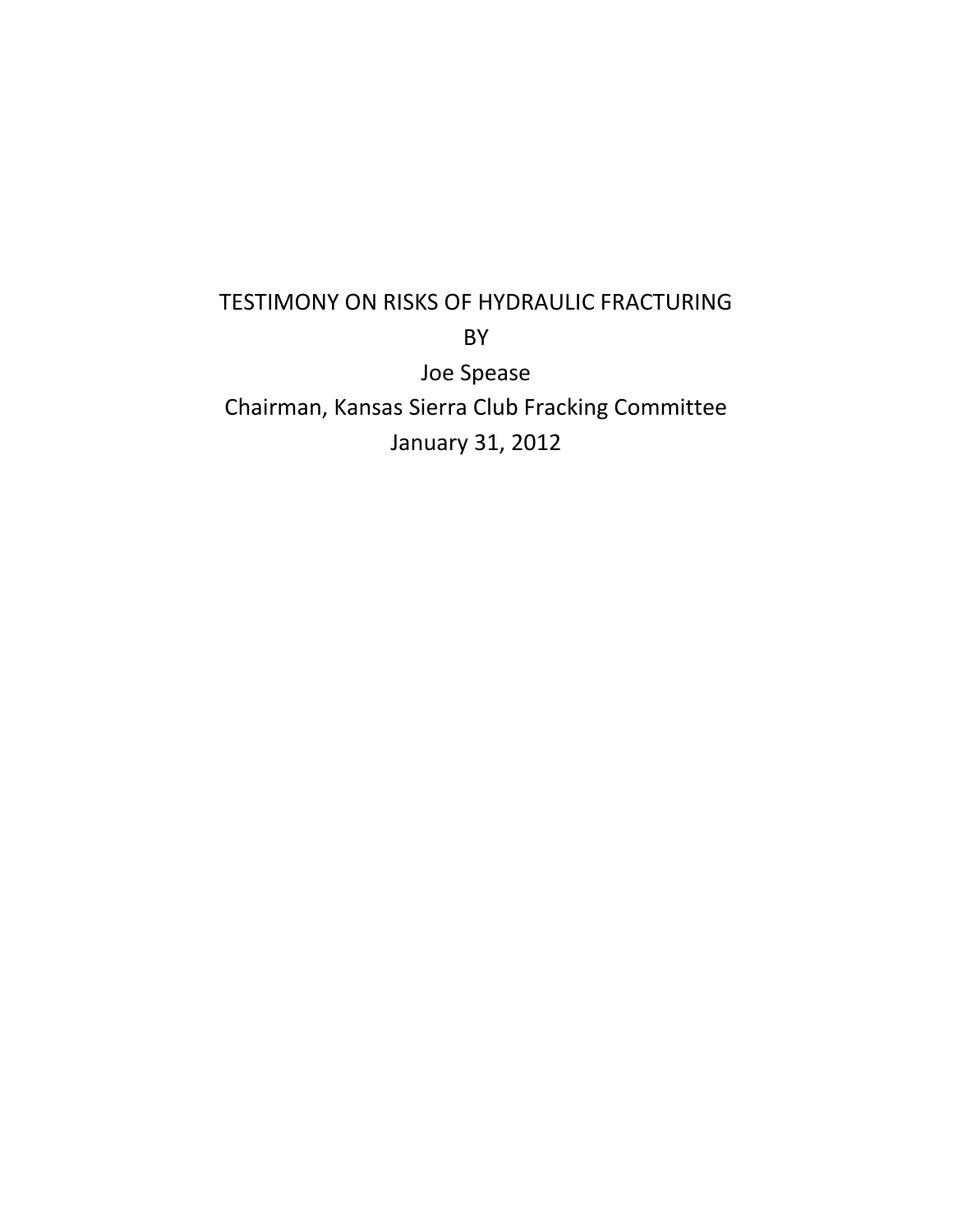Hydraulic fracturing (fracking)for shale gas is a troubling technology. Fracking for shale gas, with its threats of water and air contamination, of green-house-gas (GHG) emissions, and the ruined lives of farmers and ranchers, has caused many communities to ban it from use. Yet, with proper regulations and monitoring, shale gas has the potential to lower GHG emissions by replacing dirtier coal plants.

Are you willing to impose the regulations on fracking for shale gas in Kansas that will protect our air, water, and the future of farming and ranching in Kansas?

### **WATER CONTAMINATION**

The numbers of confirmed cases of water contamination from fracking continue to grow. EPA recently confirmed a contaminated aquifer in Wyoming. Other water supplies like streams and wells are being contaminated and reported almost every week. The number of contaminated wells reported would be much higher were it not for the fact that proper regulations and testing of wells **before fracking started** near water supplies, to establish baseline levels for monitoring, had not been done. Without these pre-drilling tests of water supplies, and required full disclosure of fracking chemicals, it is next to impossible to hold gas companies responsible for the water they are contaminating. If fracking is as safe as the gas companies say, then they should have no problem providing COMPLETE DISCLOSURE of the chemicals they use, and paying for pre-drilling water testing of all water sources within 1 mile of the drilling sites.

### **FRACKING EXEMPT FROM REGULATIONS**

One must ask why the gas industry thought it necessary to seek, in 2003-2005, exemptions for fracking from the Clean Water Act, Safe Drinking Water Act, Clean Air Act, CERCLA (Superfund) Resource Conservation and Recovery Act, and the Community Right to Know Act, that they received as part of the EPAct of 2005. If fracking is safe then why the need for these extraordinary exemptions that place farmers and ranchers at such risk?

### **DUKE UNIVERSITY/NATIONAL ACADEMY OF SCIENCES STUDY**

A Duke University study, supported by the National Academy of Sciences, released in 2011, tested water wells within one kilometer of fracking sites in Pennsylvania and New York. Out of 68 wells tested, 51 had hazardous levels of contamination. The Duke scientists have suggested several steps that need to be taken to prevent fracking from ruining water supplies and the lives of the people near these sites. The farmers using these wells swear that the water was okay until fracking started.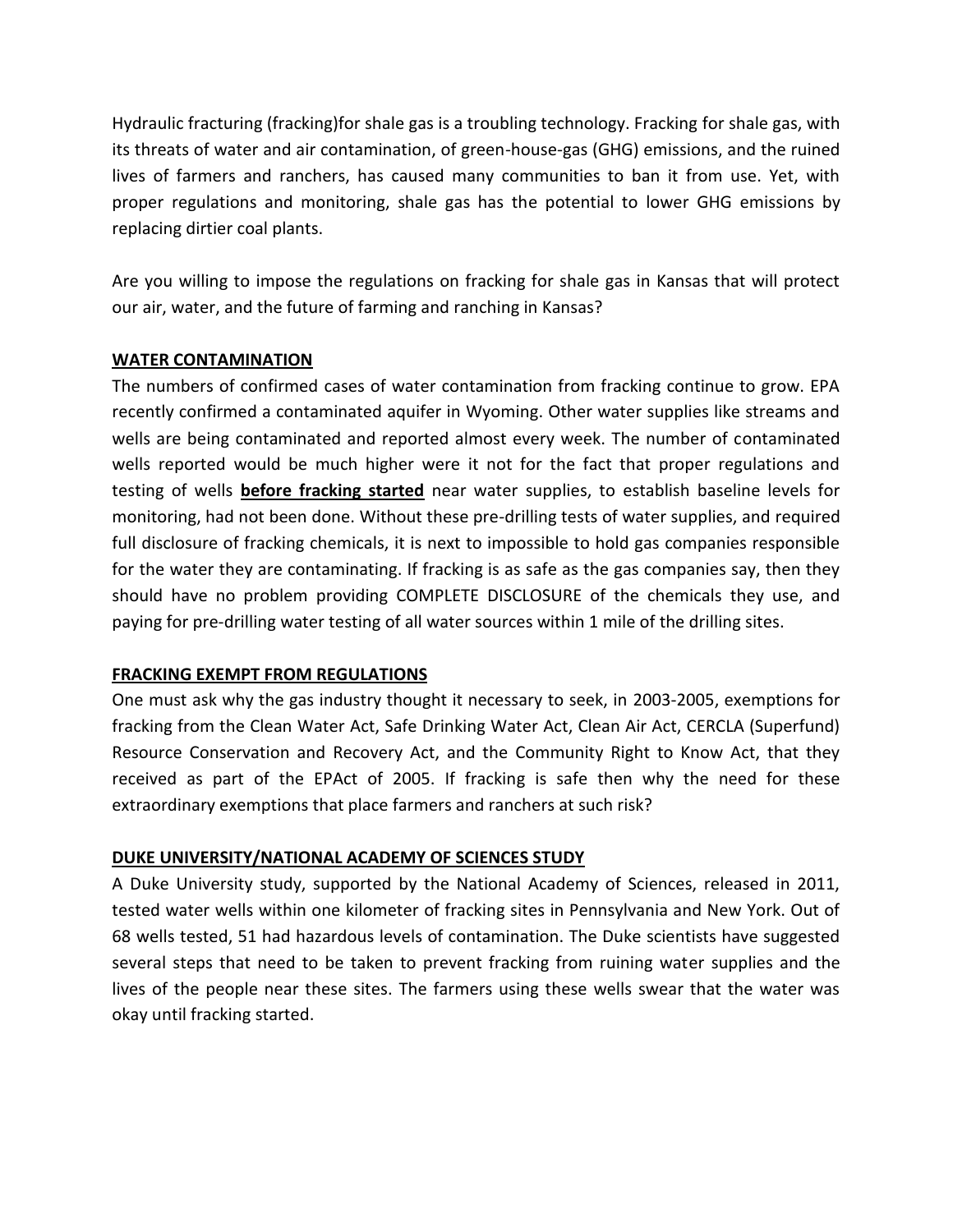### **RADIATION IN FRACKING FLUIDS**

The DOE is spending \$2 million to study the problem of high levels of radiation in the fracking fluids that flow back to the surface at the sites. They found levels of radium 226 at 16,000 picoCuries/liter of water at the frack sites holding ponds. EPA's safe drinking water level for that radiation is 5 picoCuries/liter. We must monitor for radiation in water in Kansas.

### **EARTHQUAKES FROM FRACKING FLUID INJECTION WELLS**

The issue of earthquakes caused by the waste fracking fluids placed in injection wells is of serious concern for Kansas. Several geophysicists have confirmed that the connection between earthquakes and fracking fluids in injection wells is real and must be monitored. In Kansas, one major concern is the possible damage at Wolf Creek nuclear plant in Burlington. One earthquake there could cause lethal doses of radiation to be carried by our prevailing winds into the Topeka-Kansas City urban centers.

### **THE COSTS OF GHG FROM FRACKING**

Munich Re, the giant global reinsurance company, has a graph that illustrates the costs of natural disasters since 1980. Their scientists and economists are convinced that climate change is producing the crippling economic costs predicted by the "Stern Report On the Economics of Climate Change." I will tell you now that 2011 was the costliest natural disaster year in history at \$380 billion dollars. The graph illustrates that these costs since 1980 have been on a steady increase that closely parallels the increase of GHG in the atmosphere. Munich Re believes that failure to reduce GHG emissions will lead to economic disaster for the USA and a bleak future for our children. The droughts, floods, record heat waves, tornadoes, storms and hurricanes, and other such disasters are predicted to increase in severity and do great harm to us. Because of this threat we must require gas companies to use methods like the "green completion" to reduce or eliminate fugitive methane emissions from fracking projects. Without these regulations our economic future is in peril.

Fracking also creates hazardous air emissions that are threats to any life near the sites. There are over 700 different chemicals used in the fracking process. Many more chemicals are released from the fractured shale rock. NOx is produced at hazardous levels at fracking sites that turns into smog that affects children, the elderly, and people with asthma and respiratory problems. Volatile organic compounds (VOC) are produced in fracking, including known carcinogens, and toxic substances like toluene, xylene, acetone, and others. These VOC evaporate from holding ponds, get into the air and sicken anyone in their path. Holding ponds should be prohibited to protect the health of our citizens. Toxic emissions from fracking sites create healthcare costs of tens to hundreds of millions of dollars.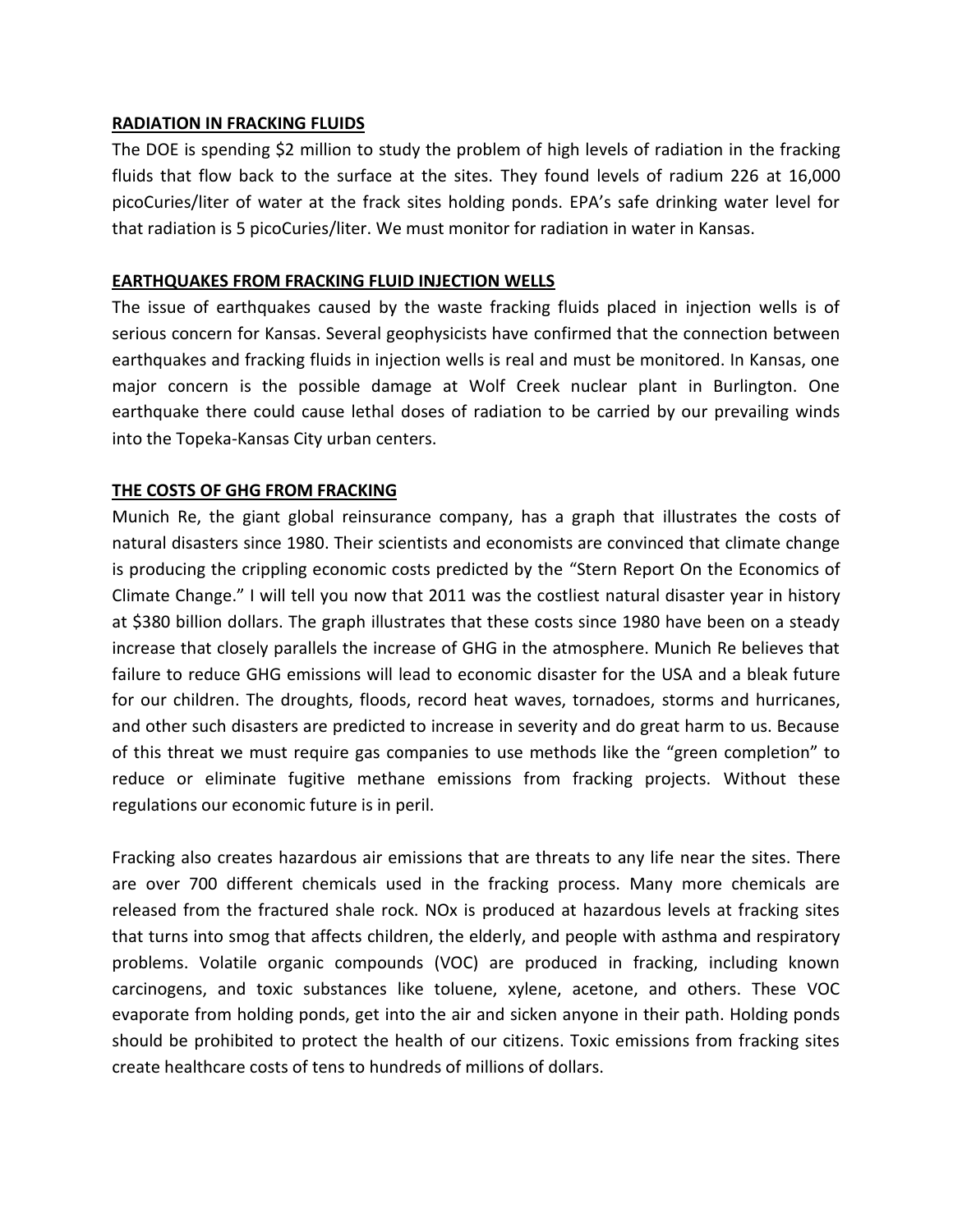### **REGULATIONS NEEDED TO PROTECT US**

Without the proper regulations on fracking such as, 1) required full disclosure of chemicals; 2) required pre-drilling water testing; 3) required fugitive methane capture methods; 4) elimination of holding ponds; 5) required radiation monitoring; 6) required frequent water testing (at least 3 times a year); 7) injection well monitoring and earthquake prevention measures; 8) frequent air quality testing at each fracking site (every month during times of operation, not when they are shut down); 9) waste water treatment evaluations; 10) protections from the noise and road damage from the heavy trucking use; and 11) required procedures for handling explosions and well-blowouts, **we are creating the biggest tax increase in the history of Kansas.** The problems caused by fracking carry a high cost that we pay but never shows on our electric or gas bills. These costs are a giant tax on the people in every state where fracking is unregulated. So, **if you love high taxes, then don't regulate fracking.**

Every state and community where fracking is done has seen dangerous problems and threats to air, water and land. Many communities have said "No more!" and banned fracking. They are banning fracking and saying "No job creation or temporary boost to the economy is worth the damage being done." Farmers and business leaders are joining forces to ban fracking. THE ONLY WAY TO AVOID THE PROBLEMS WITH FRACKING, AND TO AVOID THE THREATS TO OUR FARMERS AND RANCHERS IS TO REGULATE IT USING THE RECOMMENDATIONS I PROVIDED ABOVE. Remember, **it will only take ONE ACCIDENT in the Ogalalla aquifer to threaten the future of farming and ranching in Kansas.**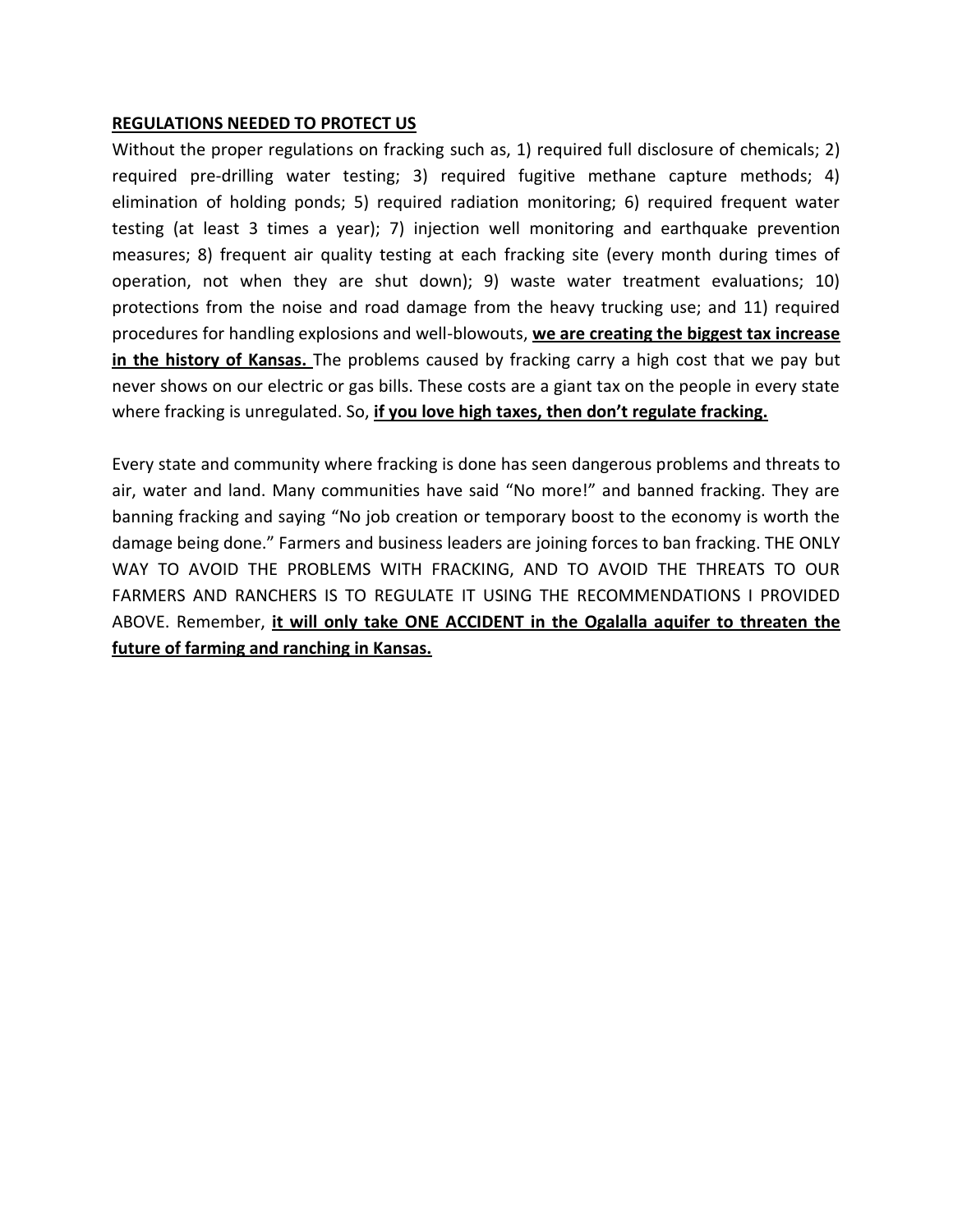# **Fracking Radiation Targeted By DOE, GE**

Aug. 3 2011 - 10:05 am | 330 views | 0 recommendations | 0 [comments](http://blogs.forbes.com/jeffmcmahon/2011/08/03/fracking-radiation-targeted-by-doe-ge/#post_comments)



Shale gas well. Image via Wikipedia

The Department of Energy and General Electric will spend \$2 million over the next two years to remove naturally occurring radioactive materials from the fracking fluids produced by America's booming shale-gas industry.

The New York State Department of Health has identified Radium-226 as a radionuclide of particular concern in the Marcellus Shale formation deep beneath the Appalachian Mountains.

In hydraulic fracturing operations, drillers force water and a mixture of chemicals into wells to shatter the shale and free natural gas.

The brine that returns to the surface has been found to contain up to 16,000 picoCuries per liter of radium-226 [\(pdf\)](http://treichlerlawoffice.com/radiation/nysdoh_marcellus_concerns_090721.pdf). The discharge limit in effluent for Radium 226 is 60 pCi/L, and the EPA's drinking water standard is 5 pCi/L.

Uranium and Radon-222 have also been found in water returning to the surface from deep shale wells.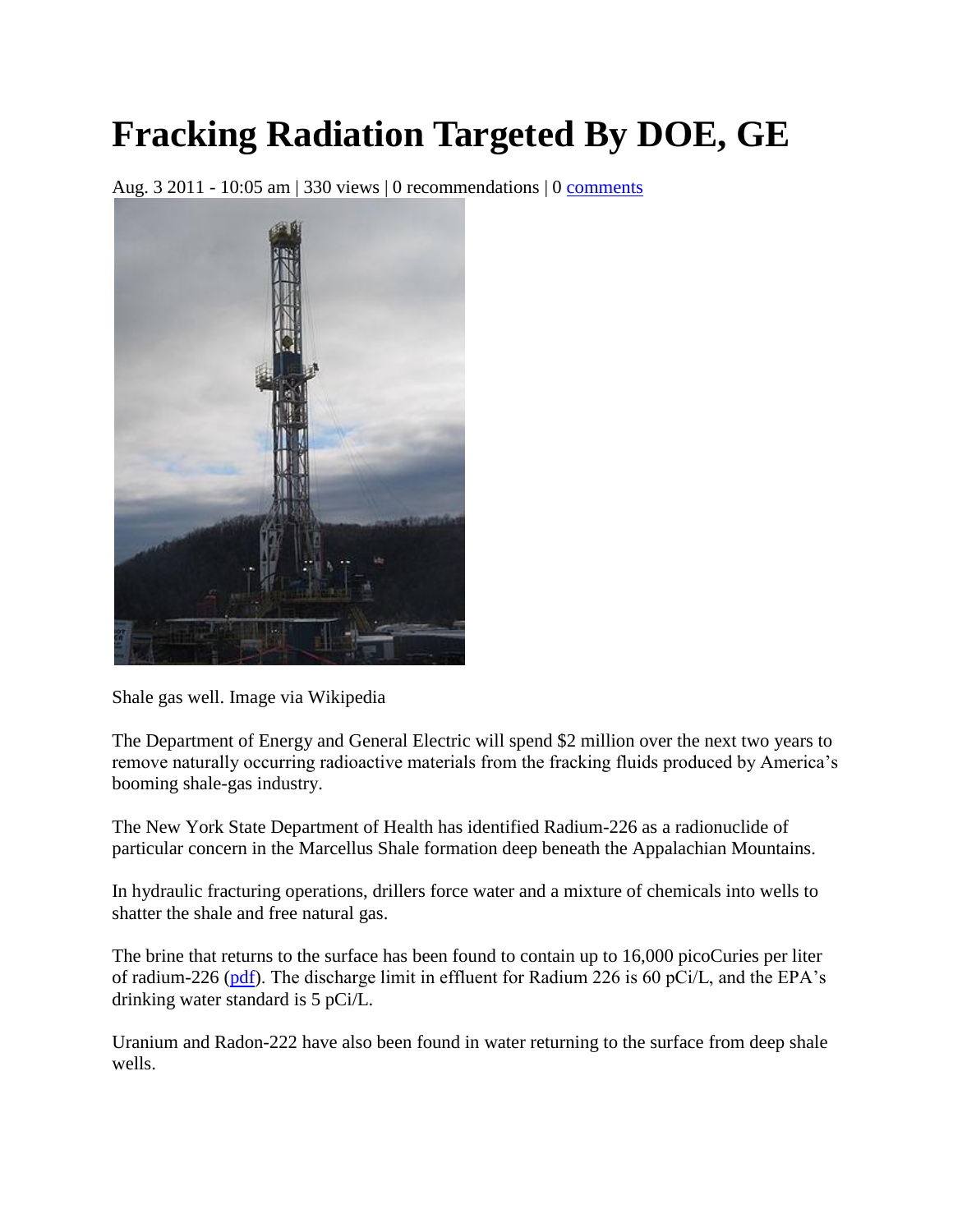In Pennsylvania, produced water has been discharged into streams and rivers from the state's 71,000 wells after conventional wastewater treatment but without radiation testing, [according](http://www.post-gazette.com/pg/11060/1128778-455.stm#ixzz1TtwpT7ET) to the Pittsburgh Post-Gazette and The New York Times, which drew attention to the radioactive contamination earlier this year after studying internal EPA documents:

The documents reveal that the wastewater, which is sometimes hauled to sewage plants not designed to treat it and then discharged into rivers that supply drinking water, contains radioactivity at levels higher than previously known, and far higher than the level that federal regulators say is safe for these treatment plants to handle. via [The New York Times](http://www.nytimes.com/2011/02/27/us/27gas.html?pagewanted=all)

GE's [Global Research](http://ge.geglobalresearch.com/) lab in Niskayuna, NY has proposed removing radioactive elements from produced waters and brine using a membrane distillation system similar to conventional [reverse](http://science.howstuffworks.com/reverse-osmosis.htm)  [osmosis,](http://science.howstuffworks.com/reverse-osmosis.htm) but designed specifically to capture these radioactive materials.

GE will spend \$400,000 on the project and DOE will supply \$1.6 million. The Energy Department announced the project Monday.

The process will produce concentrated radioactive waste, which will be disposed of through [conventional means,](http://www.world-nuclear.org/info/inf04.html) which usually means storage in sealed containers for deep geological disposal.

The government is seeking to address environmental concerns without stemming a [boom](http://blogs.forbes.com/jeffmcmahon/2011/06/01/tanker-orders-foresee-shift-to-natural-gas/) in cheap gas unleashed by hydraulic fracturing, or fracking, in shale formations.

**Related Posts:**

**[EPA Orders Fracking Drillers To Disclose Disposal Practices](http://blogs.forbes.com/jeffmcmahon/2011/05/13/epa-orders-fracking-drillers-to-disclose-disposal-practices/)**

**[Fracking Study May Expose Natural Gas Industry To Regulation](http://blogs.forbes.com/jeffmcmahon/2011/05/10/fracking-study-exposes-natural-gas-industry-to-regulation/)**

**[How to Remove Radioactive Material From Drinking Water](http://blogs.forbes.com/jeffmcmahon/2011/04/07/how-to-remove-radioactive-iodine-131-from-drinking-water/)**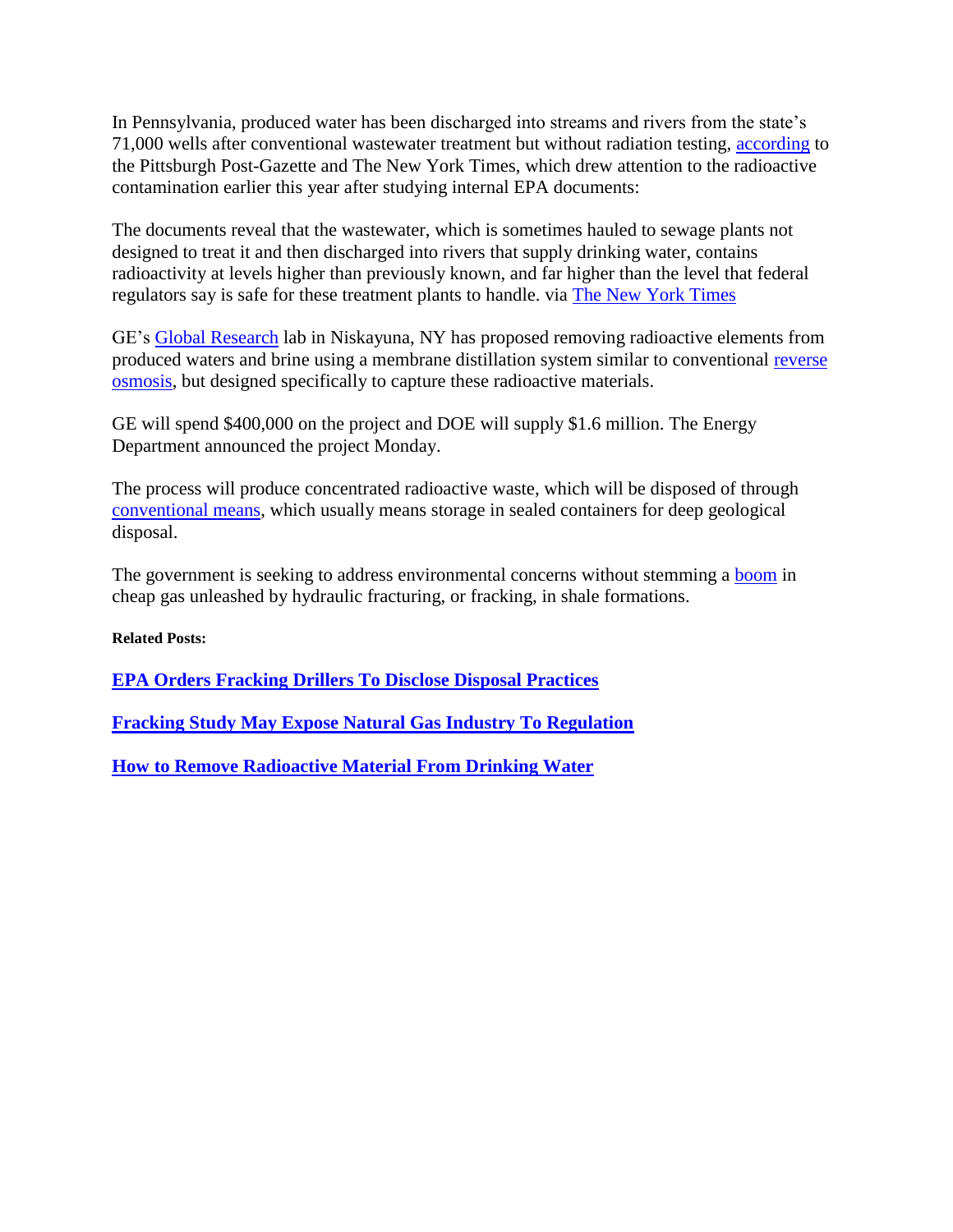## **NatCatSERVICE** Worldwide Natural Disasters 1980 – 2011 Overall and Insured Losses



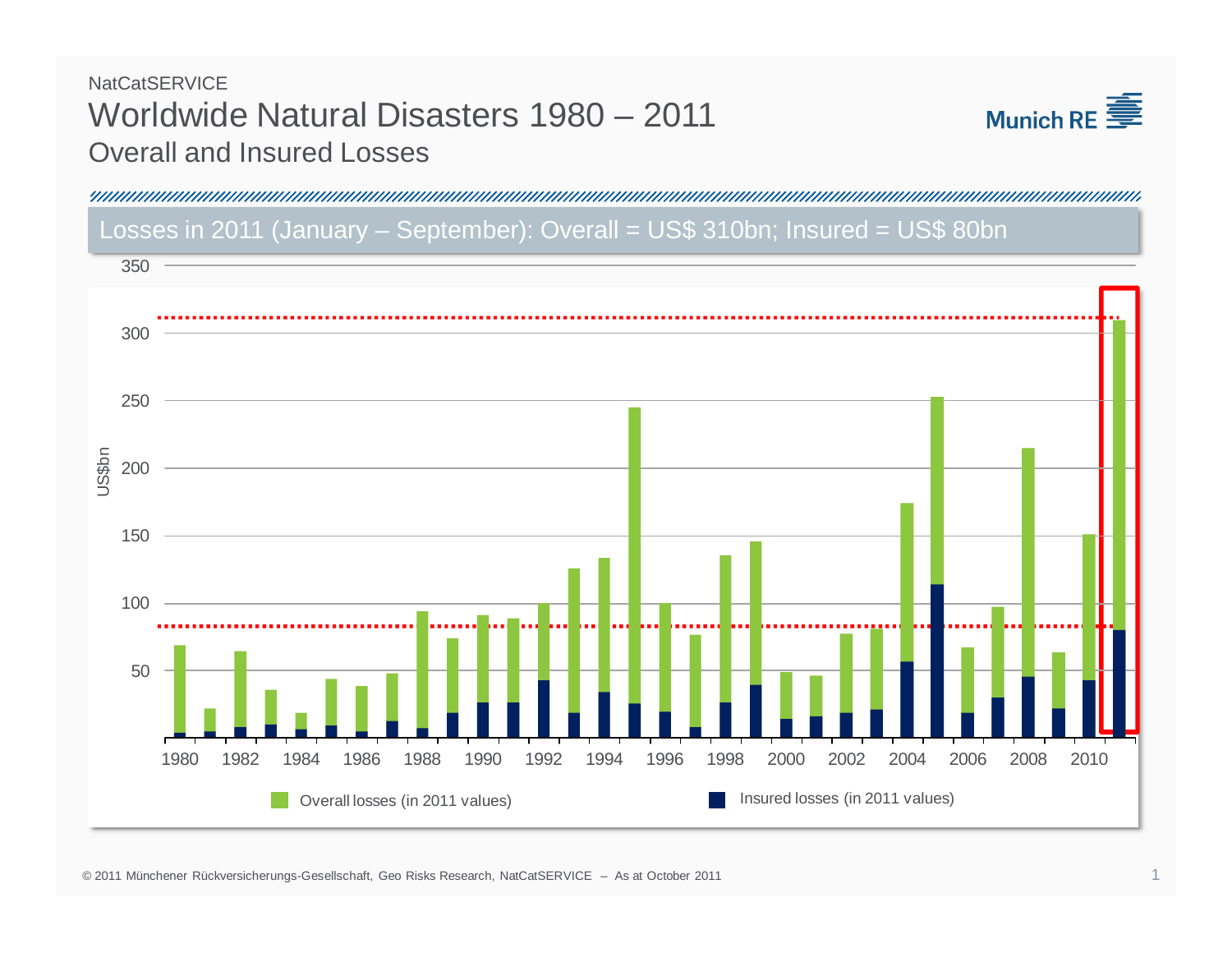## Natural catastrophes in **Asia** 1980 – 2010 Number of events with trend**NatCatSERVICE**





© 2011 Münchener Rückversicherungs-Gesellschaft, Geo Risks Research, NatCatSERVICE – As at January 2011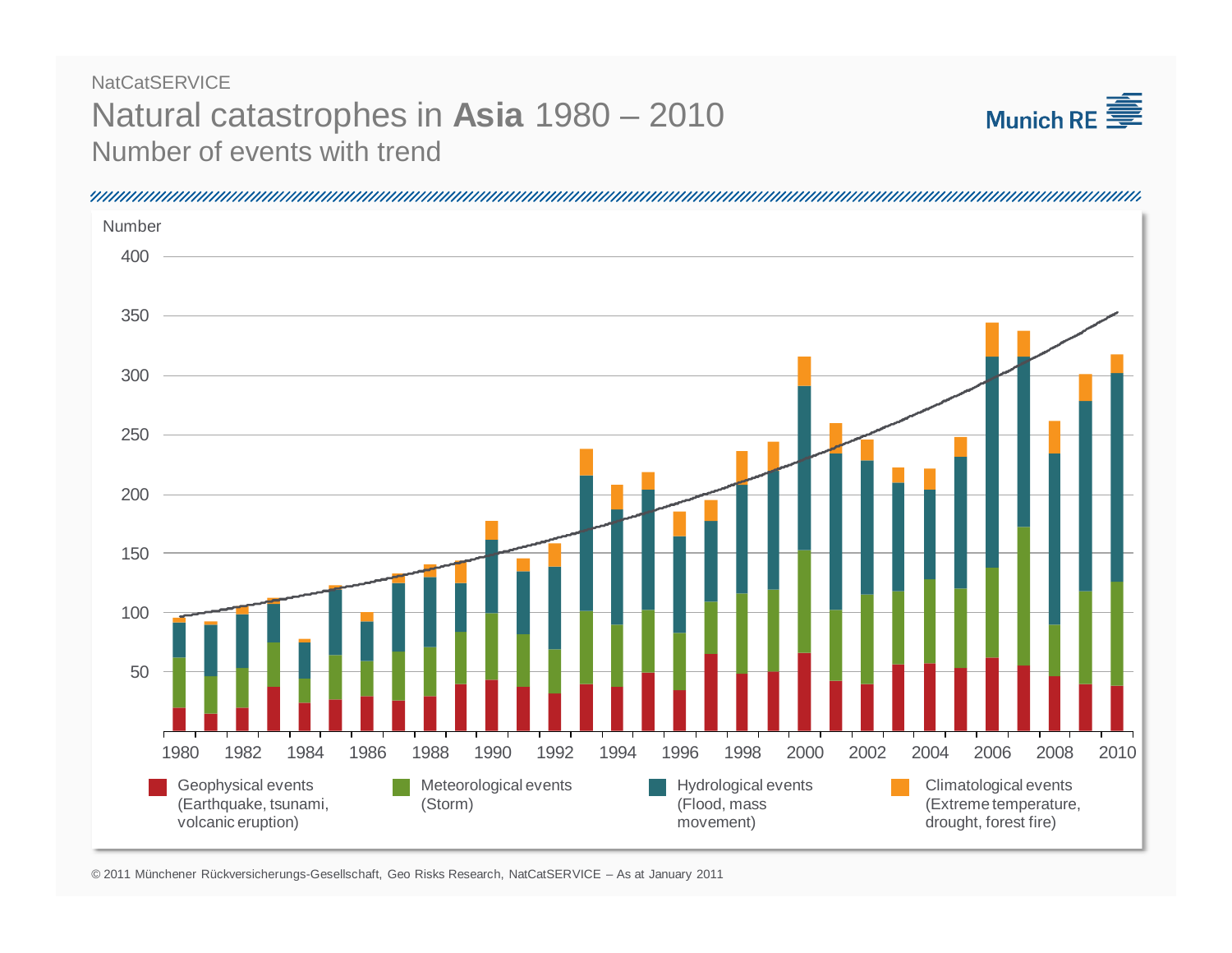## Weather catastrophes in Asia 1980 – 2010 Number of events with trend**NatCatSERVICE**





© 2011 Münchener Rückversicherungs-Gesellschaft, Geo Risks Research, NatCatSERVICE – As at January 2011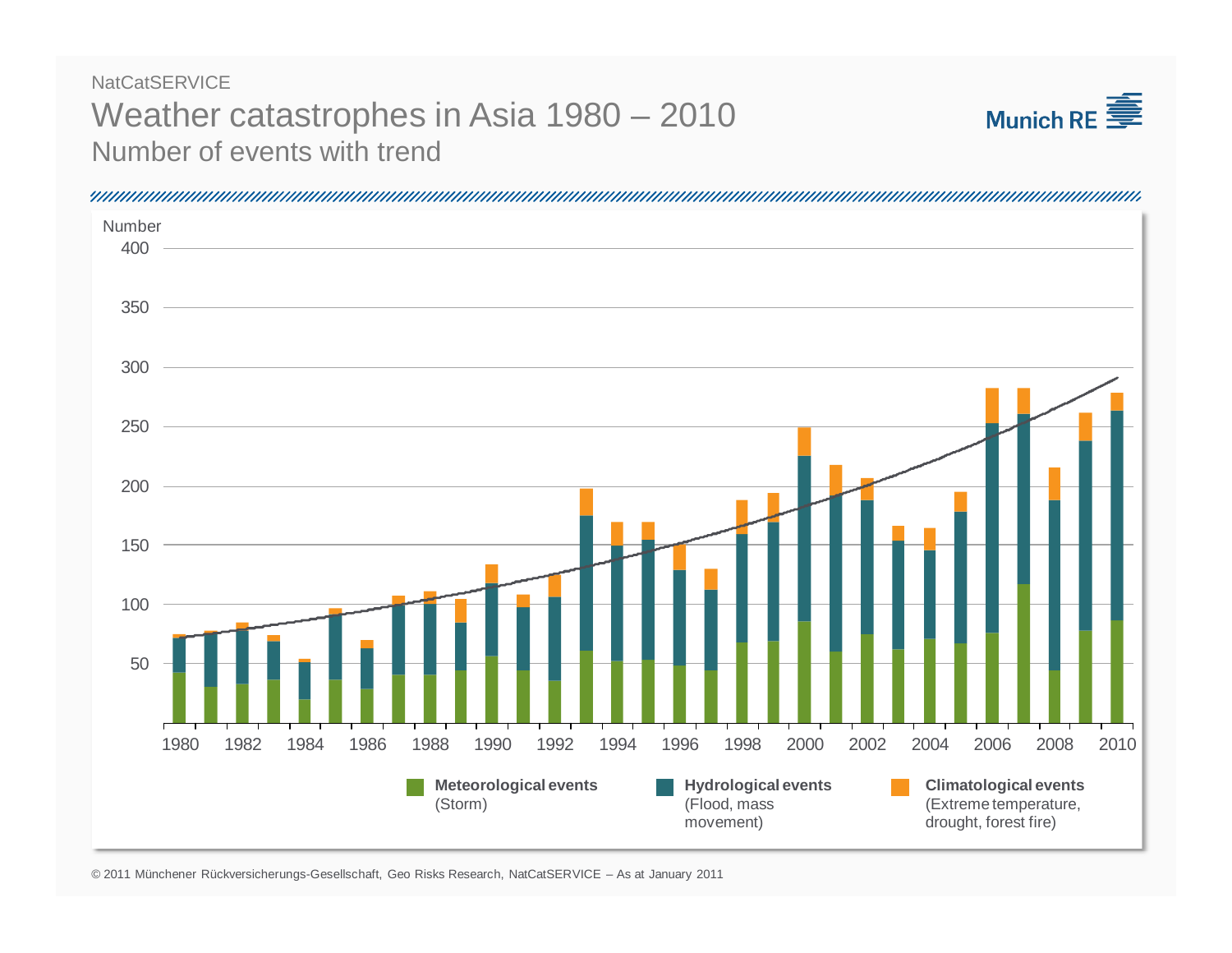## Natural catastrophes 1980-2010 Percentage distribution – ordered by continent **NatCatSERVICE**









© 2011 Münchener Rückversicherungs-Gesellschaft, Geo Risks Research, NatCatSERVICE – As at January 2011

**3%**

**16%**

**40%**